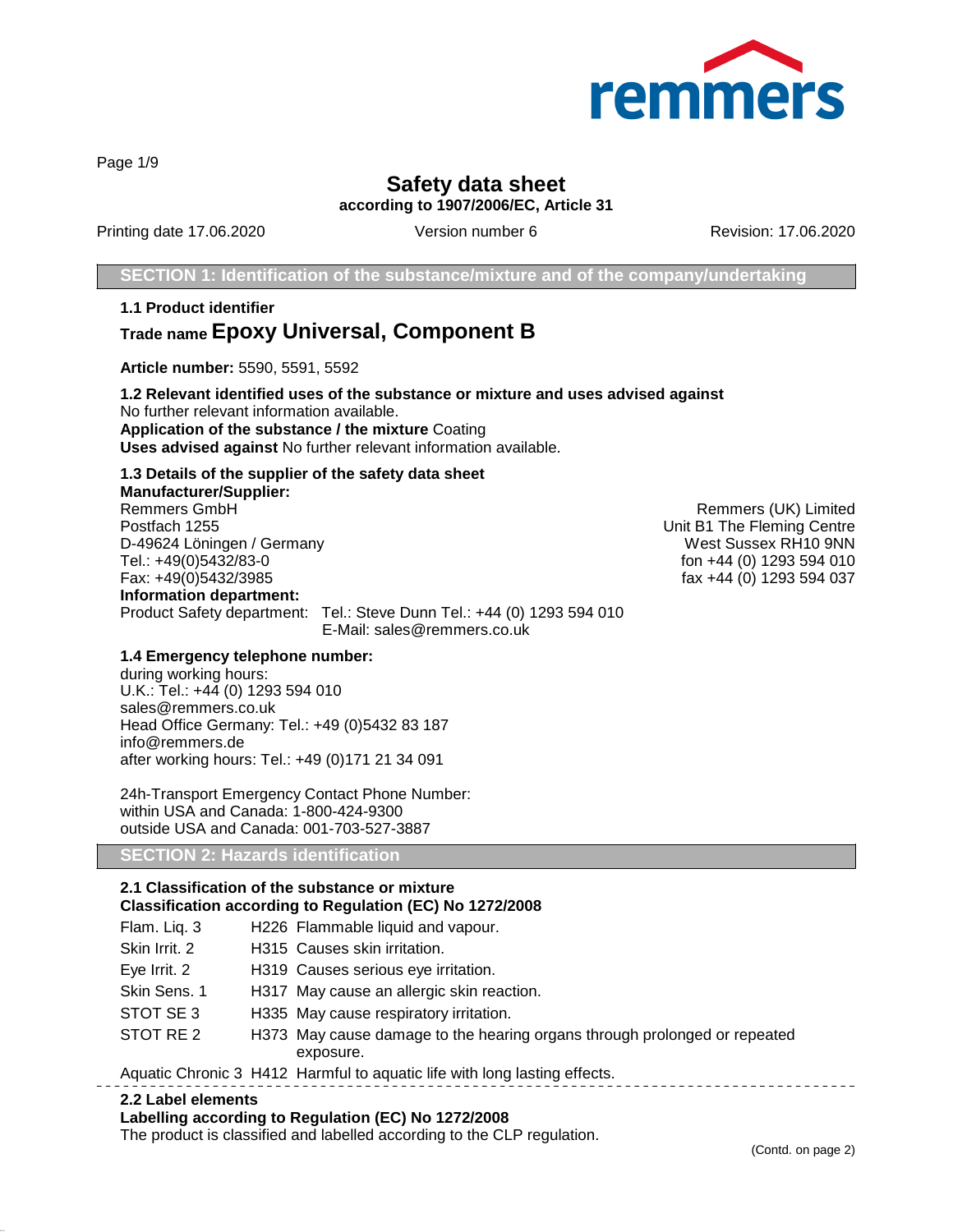## **Safety data sheet according to 1907/2006/EC, Article 31**

Printing date 17.06.2020 **Version number 6** Revision: 17.06.2020 **Revision:** 17.06.2020

## **Trade name Epoxy Universal, Component B**

(Contd. of page 1)

**Hazard pictograms**



### **Signal word** Warning

#### **Hazard-determining components of labelling:**

epoxy resin xylene

#### **Hazard statements**

H226 Flammable liquid and vapour.

- H315 Causes skin irritation.
- H319 Causes serious eye irritation.
- H317 May cause an allergic skin reaction.
- H335 May cause respiratory irritation.
- H373 May cause damage to the hearing organs through prolonged or repeated exposure.
- H412 Harmful to aquatic life with long lasting effects.

#### **Precautionary statements**

- P210 Keep away from heat, hot surfaces, sparks, open flames and other ignition sources. No smoking.
- P240 Ground and bond container and receiving equipment.
- P241 Use explosion-proof [electrical/ventilating/lighting] equipment.
- P260 Do not breathe dust/fume/gas/mist/vapours/spray.
- P280 Wear protective gloves/protective clothing/eye protection/face protection.
- P303+P361+P353 IF ON SKIN (or hair): Take off immediately all contaminated clothing. Rinse skin with water [or shower].

P305+P351+P338 IF IN EYES: Rinse cautiously with water for several minutes. Remove contact lenses, if present and easy to do. Continue rinsing.

- P321 Specific treatment (see on this label).
- 
- P405 Store locked up.<br>P501 Dispose of conte Dispose of contents/container in accordance with local/regional/national/international regulations.

**2.3 Other hazards**

**Results of PBT and vPvB assessment PBT:** Not applicable. **vPvB:** Not applicable.

\* **SECTION 3: Composition/information on ingredients**

## **3.2 Chemical characterisation: Mixtures**

**Description:** Mixture of the substances listed below with harmless additions.

| Dangerous components [% w/w]:                   |                                                                                                                                                                                                 |                |  |  |
|-------------------------------------------------|-------------------------------------------------------------------------------------------------------------------------------------------------------------------------------------------------|----------------|--|--|
| CAS: 25036-25-3                                 | epoxy resin                                                                                                                                                                                     | $≥60 - <80\%$  |  |  |
|                                                 | Skin Irrit. 2, H315; Eye Irrit. 2, H319; Skin Sens. 1, H317                                                                                                                                     |                |  |  |
| CAS: 1330-20-7                                  | xylene                                                                                                                                                                                          | $≥10 - < 20\%$ |  |  |
| EINECS: 215-535-7                               | Flam. Liq. 3, H226; STOT RE 2, H373; Asp. Tox. 1, H304;<br>Reg.nr.: 01-2119488216-32-XXXX   Acute Tox. 4, H312; Acute Tox. 4, H332; Skin Irrit. 2,<br>H315; Eye Irrit. 2, H319; STOT SE 3, H335 |                |  |  |
| EC number: 918-668-5                            | hydrocarbons, C9, aromatics                                                                                                                                                                     | $≥2.5 - <5%$   |  |  |
|                                                 | Reg.nr.: 01-2119455851-35-XXXX   Flam. Liq. 3, H226; Asp. Tox. 1, H304; Aquatic Chronic 2,<br>H411; STOT SE 3, H335-H336                                                                        |                |  |  |
| CAS: 100-41-4                                   | ethylbenzene                                                                                                                                                                                    | $≥2.5 - <5%$   |  |  |
| EINECS: 202-849-4<br>Index number: 601-023-00-4 | Flam. Lig. 2, H225; STOT RE 2, H373; Asp. Tox. 1, H304;<br>Acute Tox. 4, H332                                                                                                                   |                |  |  |

(Contd. on page 3)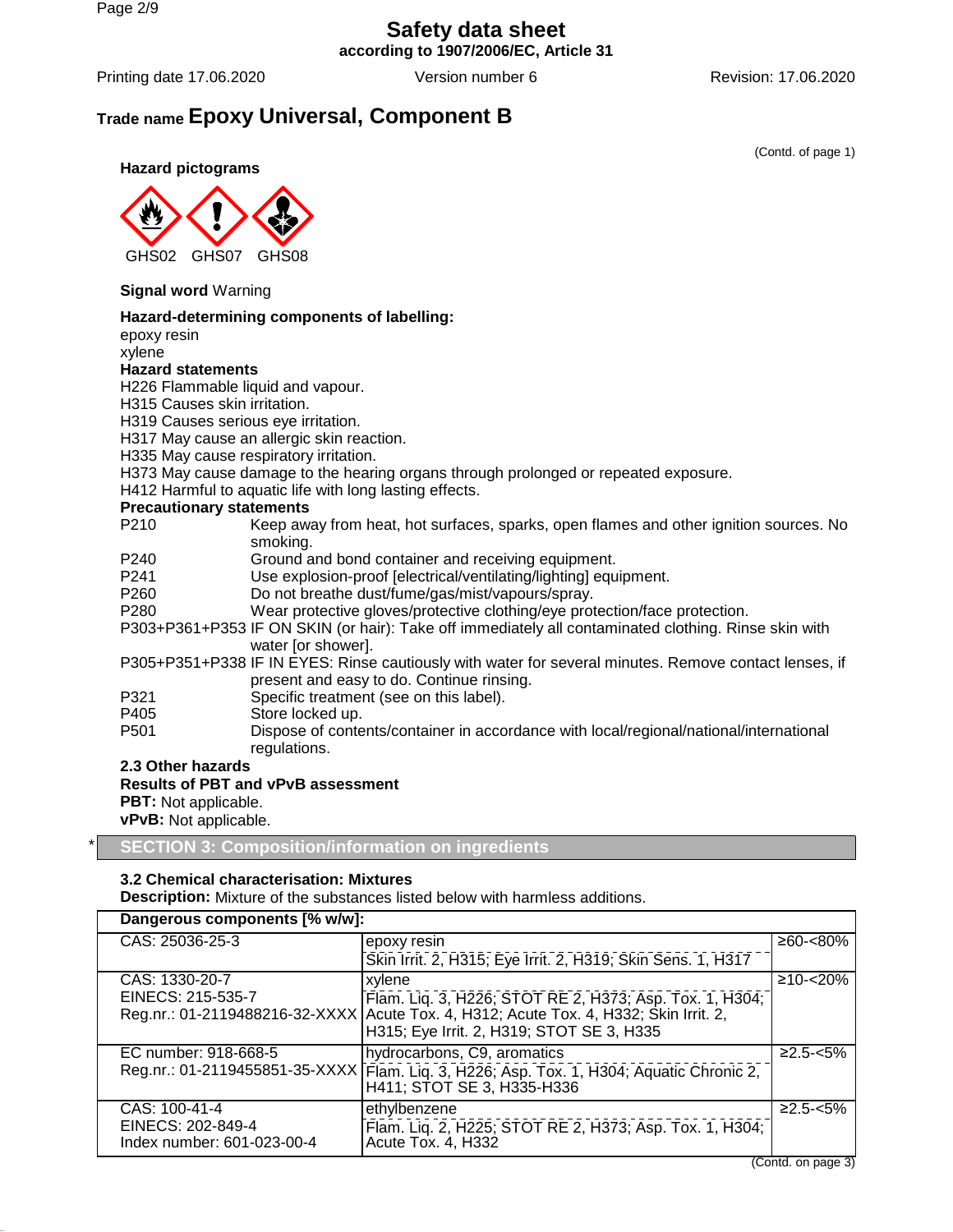# **Safety data sheet**

**according to 1907/2006/EC, Article 31**

Printing date 17.06.2020 **Version number 6** Revision: 17.06.2020 **Revision: 17.06.2020** 

## **Trade name Epoxy Universal, Component B**

## **Additional information**

Benzene content: < 0,1% Note P is applicable. It is not necessary to classify nor to mark the product as carcinogenic.

For the wording of the listed hazard phrases refer to section 16.

**SECTION 4: First aid measures**

## **4.1 Description of first aid measures**

#### **General information**

Symptoms of poisoning may even occur after several hours; therefore medical observation for at least 48 hours after the accident.

#### **After inhalation**

Supply fresh air and call for doctor for safety reasons.

In case of unconsciousness bring patient into stable side position for transport.

#### **After skin contact**

Do not use solvents or thinners!

If skin irritation continues, consult a doctor.

Wash immediately with water and soap and rinse thoroughly.

## **After eye contact**

Rinse opened eye for several minutes under running water. If symptoms persist, consult doctor.

## **After swallowing**

Rinse out mouth immediately with plenty of water and administer plenty of water in small swallows (diluting effect).

#### **4.2 Most important symptoms and effects, both acute and delayed**

No further relevant information available.

#### **4.3 Indication of any immediate medical attention and special treatment needed** No further relevant information available.

## **SECTION 5: Firefighting measures**

## **5.1 Extinguishing media**

#### **Suitable extinguishing agents**

CO₂, extinguishing powder or water jet. Fight larger fires with water jet or alcohol-resistant foam.

**For safety reasons unsuitable extinguishing agents** Water with a full water jet.

## **5.2 Special hazards arising from the substance or mixture**

May be released in case of fire

Carbon monoxide (CO)

Under certain fire conditions, traces of other toxic gases cannot be excluded, e.g.:

Hydrogen chloride (HCl)

## **5.3 Advice for firefighters**

## **Protective equipment:**

Wear self-contained breathing apparatus.

Wear full protective suit.

## Put on breathing apparatus.

## **Additional information**

Cool endangered containers with water spray jet.

Collect contaminated fire fighting water separately. It must not enter drains.

Dispose of fire debris and contaminated fire fighting water in accordance with official regulations.

#### **SECTION 6: Accidental release measures**

#### **6.1 Personal precautions, protective equipment and emergency procedures**

Ensure adequate ventilation

Keep away from ignition sources

Put on breathing apparatus.

Wear protective equipment. Keep unprotected persons away.

## **6.2 Environmental precautions:**

Do not allow to enter the ground/soil.

Inform responsible authorities in case product reaches bodies of water or sewage system.

(Contd. of page 2)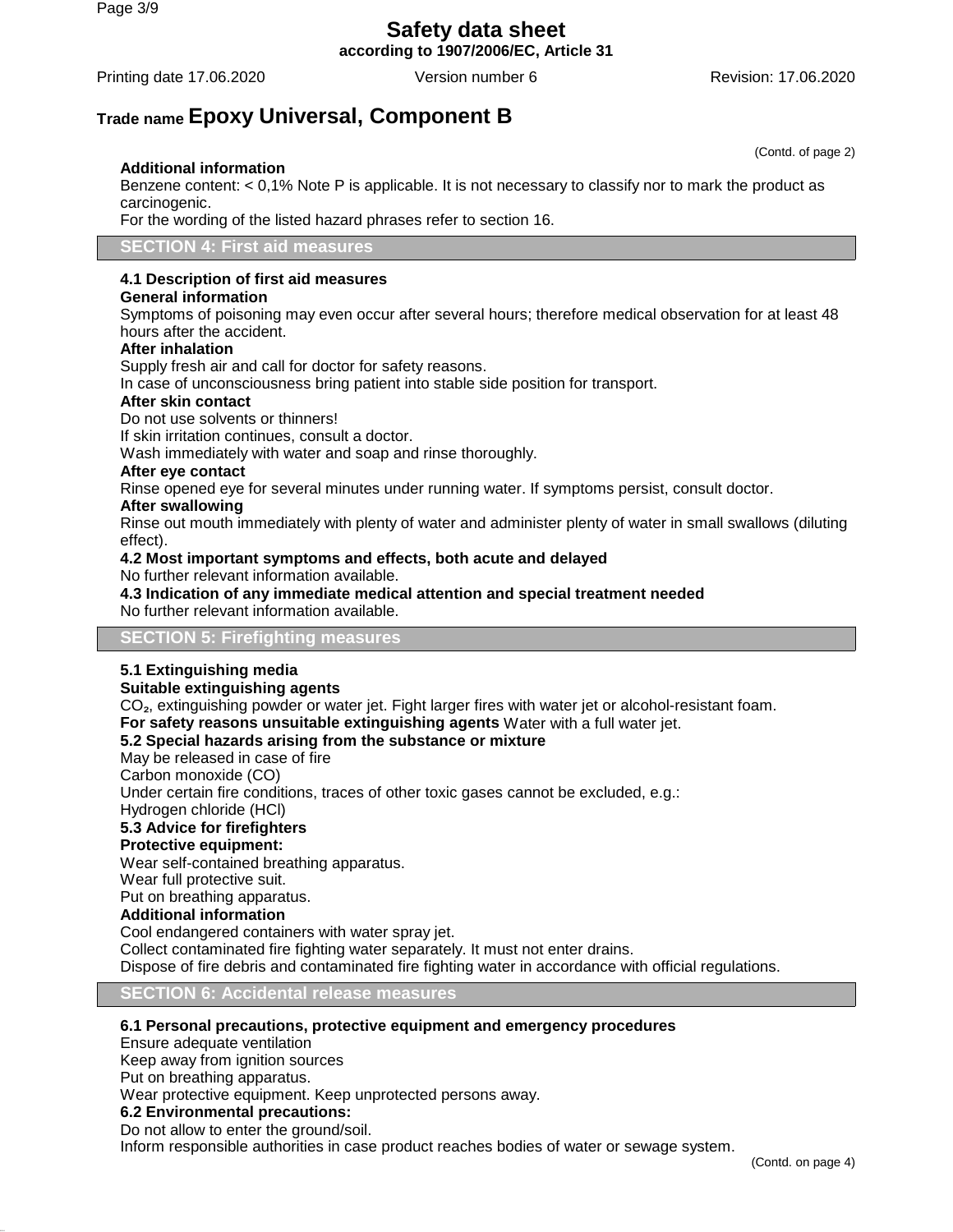Page 4/9

# **Safety data sheet**

**according to 1907/2006/EC, Article 31**

Printing date 17.06.2020 **Version number 6** Revision: 17.06.2020 **Revision: 17.06.2020** 

(Contd. of page 3)

## **Trade name Epoxy Universal, Component B**

## **6.3 Methods and material for containment and cleaning up:**

Absorb with liquid-binding material (sand, diatomite, acid binders, universal binders, sawdust). Dispose of contaminated material as waste according to item 13. Ensure adequate ventilation. **6.4 Reference to other sections** See Section 7 for information on safe handling See Section 8 for information on personal protection equipment.

See Section 13 for information on disposal.

### **SECTION 7: Handling and storage**

#### **7.1 Precautions for safe handling**

Use only in well ventilated areas. Ensure good ventilation/exhaust in workplaces. Avoid the formation of aerosols. **Information about protection against explosions and fires:** Fumes can combine with air to form an explosive mixture. Keep ignition sources away - Do not smoke. Protect against electrostatic charges. Keep breathing equipment ready. **7.2 Conditions for safe storage, including any incompatibilities Storage Requirements to be met by storerooms and containers:**

Ventilate storage and work rooms sufficiently.

Install solvent resistant, sealed floor.

**Information on storage in a common storage facility:**

Suitable material for containers and pipes: Light metals and their alloys.

**Further information about storage conditions:**

Store container in a well ventilated position. Protect from frost.

Keep container tightly closed.

**7.3 Specific end use(s)** No further relevant information available.

**SECTION 8: Exposure controls/personal protection**

**Additional information about design of technical systems:** No further data; see item 7.

## **8.1 Control parameters**

|                                           | Components with limit values that require monitoring at the workplace:                                                  |  |  |  |
|-------------------------------------------|-------------------------------------------------------------------------------------------------------------------------|--|--|--|
|                                           | CAS: 1330-20-7 xylene                                                                                                   |  |  |  |
|                                           | WEL Short-term value: 441 mg/m <sup>3</sup> , 100 ppm<br>Long-term value: 220 mg/m <sup>3</sup> , 50 ppm<br>Sk; BMGV    |  |  |  |
|                                           | CAS: 100-41-4 ethylbenzene                                                                                              |  |  |  |
|                                           | WEL Short-term value: 552 mg/m <sup>3</sup> , 125 ppm<br>Long-term value: 441 mg/m <sup>3</sup> , 100 ppm<br>Sk         |  |  |  |
| Ingredients with biological limit values: |                                                                                                                         |  |  |  |
|                                           | CAS: 1330-20-7 xylene                                                                                                   |  |  |  |
|                                           | BMGV 650 mmol/mol creatinine<br>Medium: urine<br>Sampling time: post shift<br>Parameter: methyl hippuric acid<br>.<br>. |  |  |  |

**Additional information:** The lists that were valid during compilation were used as a basis.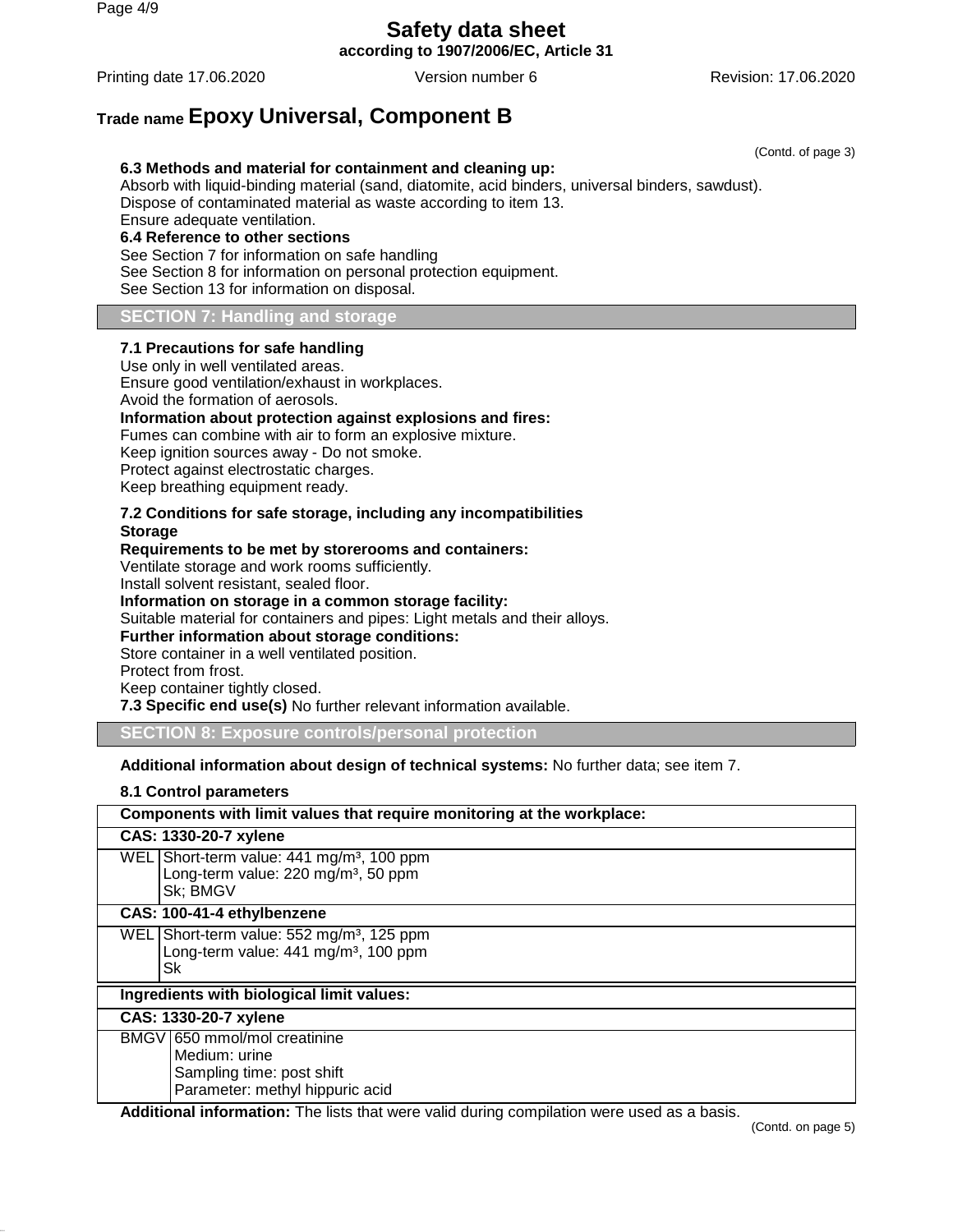Page 5/9

## **Safety data sheet**

**according to 1907/2006/EC, Article 31**

Printing date 17.06.2020 **Version number 6** Revision: 17.06.2020

## **Trade name Epoxy Universal, Component B**

(Contd. of page 4)

#### **8.2 Exposure controls Personal protective equipment**

#### **General protective and hygienic measures**

Do not eat, drink or smoke while working.

Apply solvent-resistant skin protection preparation before beginning work.

Keep away from food, beverages and animal feed.

Immediately remove soiled, saturated clothing.

Wash hands before pauses and after work.

Store protective clothing separately.

Avoid contact with eyes and skin.

The following indication regarding the personal protective equipment are to be considered as suggestions.The selection of the necessary personal protective equipment is to be evalutated by the employer depending on the types of operations and the local circumstances.If a risk assessment on-site shows that there is no risk for employees, the personal protective euiqment is not required or the amount of the PPE can be adpated accordingly.

## **Respiratory equipment:**

#### Filter A/P2.

Only use ambient air independent respiratory equipment in pits, shafts and silos! In case of brief exposure or low pollution load, use respiratory protection equipment with filter. In case of intensive or longer exposure, use self-contained respiratory protection equipment.

#### **Protection of hands:**

Solvent resistant gloves

Long cuffed gloves

Protective gloves.

The glove material has to be impermeable and resistant to the product/ the substance/ the preparation. Selection of the glove material on consideration of the penetration times, rates of diffusion and the degradation

#### **Material of gloves**

Butyl rubber, BR

Nitrile rubber, NBR

The selection of the suitable gloves does not only depend on the material, but also on further marks of quality and varies from manufacturer to manufacturer. As the product is a preparation of several substances, the resistance of the glove material can not be calculated in advance and has therefore to be checked prior to the application.

#### **Penetration time of glove material**

The determined penetration times according to EN 16523-1:2015 are not performed under practical conditions. Therefore a maximum wearing time, which corresponds to 50% of the penetration time, is recommended.

The exact break trough time has to be found out by the manufacturer of the protective gloves and has to be observed.

### **Eye protection:**

if there is a risk of splashes Tightly sealed safety glasses. **Body protection:** Protective work clothing. Apron

**SECTION 9: Physical and chemical properties**

| 9.1 Information on basic physical and chemical properties<br><b>General Information</b><br>Appearance: |                 |
|--------------------------------------------------------------------------------------------------------|-----------------|
| Form:                                                                                                  | Fluid           |
| Colour:                                                                                                | Clear           |
| Odour:                                                                                                 | Solvent-like    |
| <b>Odour threshold:</b>                                                                                | Not determined. |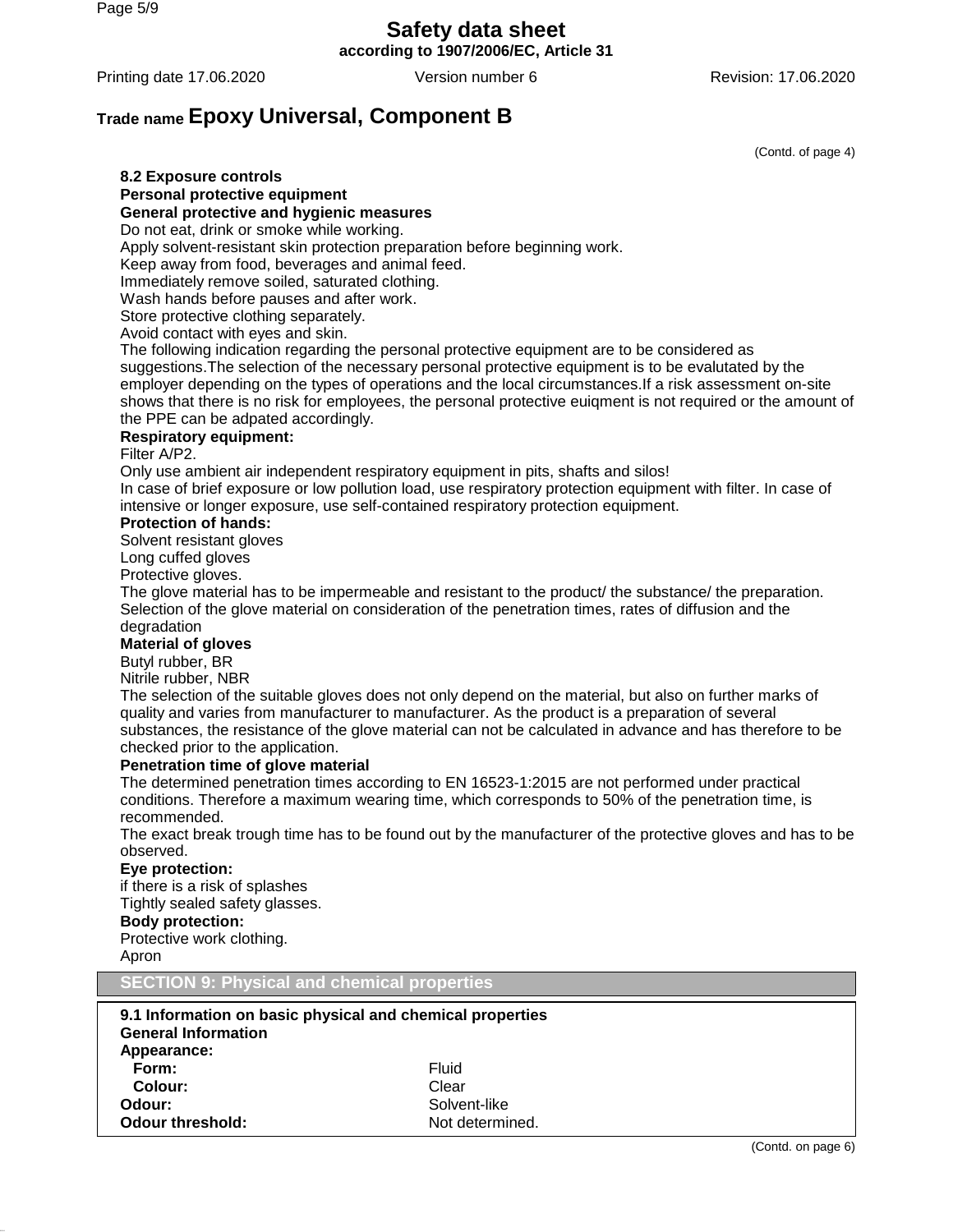## **Safety data sheet according to 1907/2006/EC, Article 31**

Printing date 17.06.2020 Version number 6 Revision: 17.06.2020

## **Trade name Epoxy Universal, Component B**

(Contd. of page 5)

| pH-value:                                                                                                      | Not determined.                                                                                         |  |
|----------------------------------------------------------------------------------------------------------------|---------------------------------------------------------------------------------------------------------|--|
| <b>Change in condition</b><br><b>Melting point/freezing point:</b><br>Initial boiling point and boiling range: | Not determined<br>137 °C                                                                                |  |
| Flash point:                                                                                                   | 38 °C                                                                                                   |  |
| Inflammability (solid, gaseous)                                                                                | Not applicable.                                                                                         |  |
| Ignition temperature:                                                                                          | not applicable                                                                                          |  |
| <b>Decomposition temperature:</b>                                                                              | Not determined.                                                                                         |  |
| Self-inflammability:                                                                                           | Product is not self-igniting.                                                                           |  |
| <b>Explosive properties:</b>                                                                                   | Product is not explosive. However, formation of dangerous<br>explosive vapour/air mixtures is possible. |  |
| <b>Explosive Limits:</b><br>Lower:<br>Upper:                                                                   | Not determined.<br>Not determined.                                                                      |  |
| Vapour pressure:                                                                                               | Not determined.                                                                                         |  |
| Density at 20 °C:<br><b>Relative density</b><br><b>Vapour density</b><br><b>Evaporation rate</b>               | $1.08$ g/cm <sup>3</sup><br>Not determined.<br>Not determined.<br>Not determined.                       |  |
| Solubility in / Miscibility with<br>Water:                                                                     | Not miscible or difficult to mix                                                                        |  |
|                                                                                                                | Distribution coefficient (n-octanol/water): Not determined.                                             |  |
| <b>Viscosity:</b><br>dynamic at 20 °C:<br>kinematic:                                                           | 5,650 mPas<br>Not determined.                                                                           |  |
| <b>Solvent separation test</b><br>9.2 Other information                                                        | $< 3\%$<br>No further relevant information available.                                                   |  |

## **SECTION 10: Stability and reactivity**

**10.1 Reactivity** No further relevant information available.

**10.2 Chemical stability**

## **Thermal decomposition / conditions to be avoided:**

No decomposition if handled and stored according to specifications.

Avoid: heat, flames, sparks

## **10.3 Possibility of hazardous reactions**

Ignition-capable vapour-air mixtures may develop if stored in large containers or above room temperature Used empty containers may contain product gases which form explosive mixtures with air

**10.4 Conditions to avoid** No further relevant information available.

**10.5 Incompatible materials:** No further relevant information available.

**10.6 Hazardous decomposition products:** Irritating gases/vapours

#### **SECTION 11: Toxicological information**

## **11.1 Information on toxicological effects**

**Acute toxicity:** Based on available data, the classification criteria are not met.

#### **LD/LC50 values that are relevant for classification:** No further relevant information available. **Skin corrosion/irritation:**

Causes skin irritation.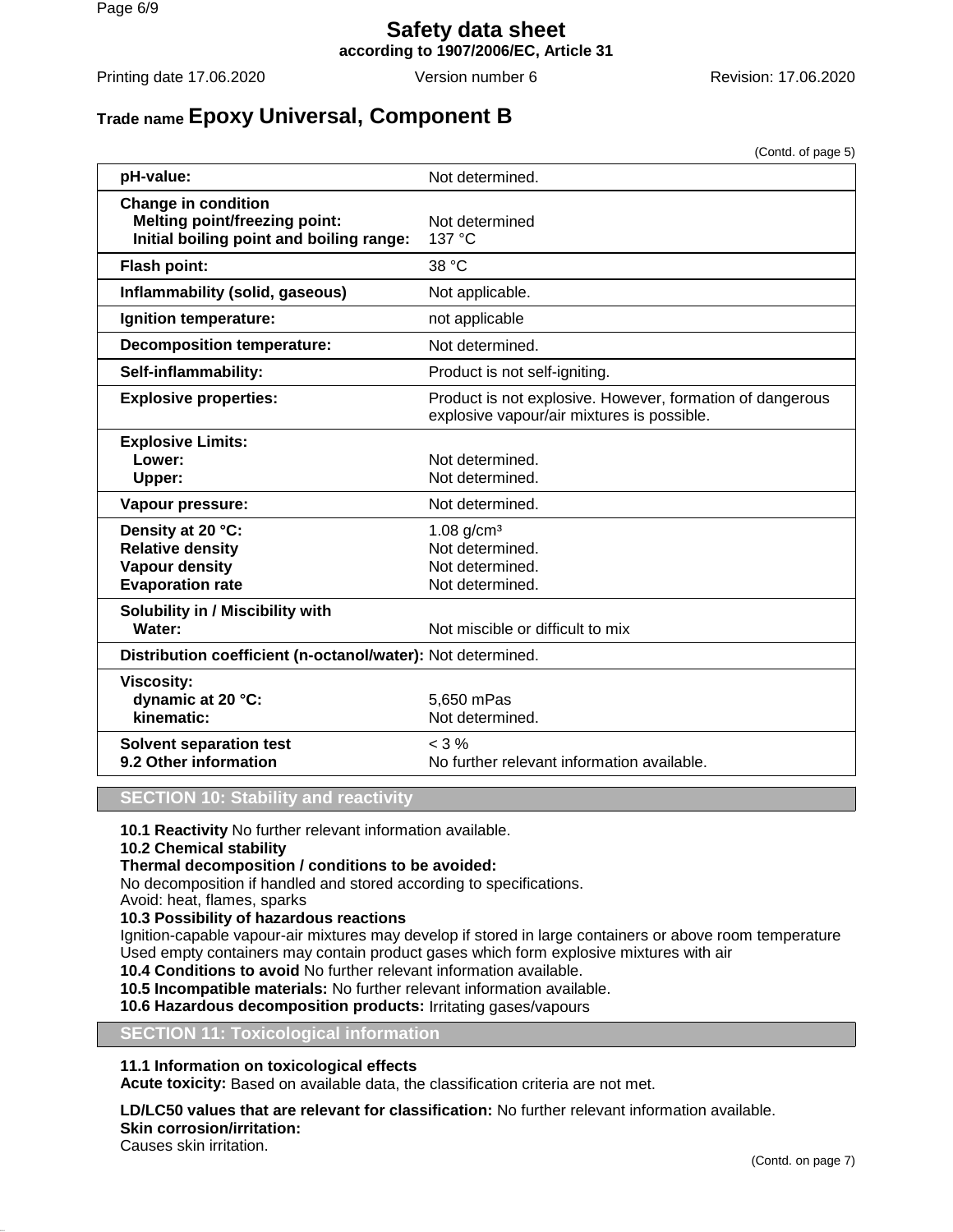# **Safety data sheet**

**according to 1907/2006/EC, Article 31**

Printing date 17.06.2020 **Version number 6** Revision: 17.06.2020 **Revision:** 17.06.2020

## **Trade name Epoxy Universal, Component B**

(Contd. of page 6)

**Serious eye damage/irritation:** Causes serious eye irritation. **Sensitisation:** May cause an allergic skin reaction. **Experience with humans:** High concentrations may cause tiredness and dizziness. Frequent or longer lasting skin contact may degrease and dry out skin which may lead to skin irritation and inflammation (dermatitis). **Germ cell mutagenicity:** Based on available data, the classification criteria are not met. **Carcinogenicity:** Based on available data, the classification criteria are not met. **Reproductive toxicity:** Based on available data, the classification criteria are not met. **STOT-single exposure:** May cause respiratory irritation. **STOT-repeated exposure:** May cause damage to the hearing organs through prolonged or repeated exposure. **Aspiration hazard:** Based on available data, the classification criteria are not met. **SECTION 12: Ecological information**

## **12.1 Toxicity**

**Aquatic toxicity:** No further relevant information available.

**12.2 Persistence and degradability** No further relevant information available.

**12.3 Bioaccumulative potential** No further relevant information available.

**12.4 Mobility in soil** No further relevant information available.

#### **Ecotoxical effects:**

**Remark:** Harmful to fish

### **Additional ecological information:**

**General notes:**

Do not allow product to reach ground water, bodies of water or sewage system. Hazardous to drinking water even if small quantities leak into soil.

Harmful to aquatic organisms

**12.5 Results of PBT and vPvB assessment**

**PBT:** Not applicable.

**vPvB:** Not applicable.

**12.6 Other adverse effects** No further relevant information available.

**SECTION 13: Disposal considerations**

#### **Recommendation**

Not hardened material must be disposed of as hazardous waste according to official regulations. Hardened product remains may be disposed of as building rubble or put into household garbage. The given refuse codes are recommendations based upon the intended use of the product. Because of special use and disposal conditions at the user´s, other codes may apply under other conditions.

#### **European waste catalogue**

08 01 11\* waste paint and varnish containing organic solvents or other hazardous substances

#### **Uncleaned packaging:**

**Recommendation:** Disposal must be made according to official regulations.

| <b>SECTION 14: Transport information</b>        |                       |
|-------------------------------------------------|-----------------------|
| 14.1 UN-Number<br>ADR, ADN, IMDG<br><b>IATA</b> | Void<br><b>UN1263</b> |
| 14.2 UN proper shipping name<br>ADR, ADN, IMDG  | Void                  |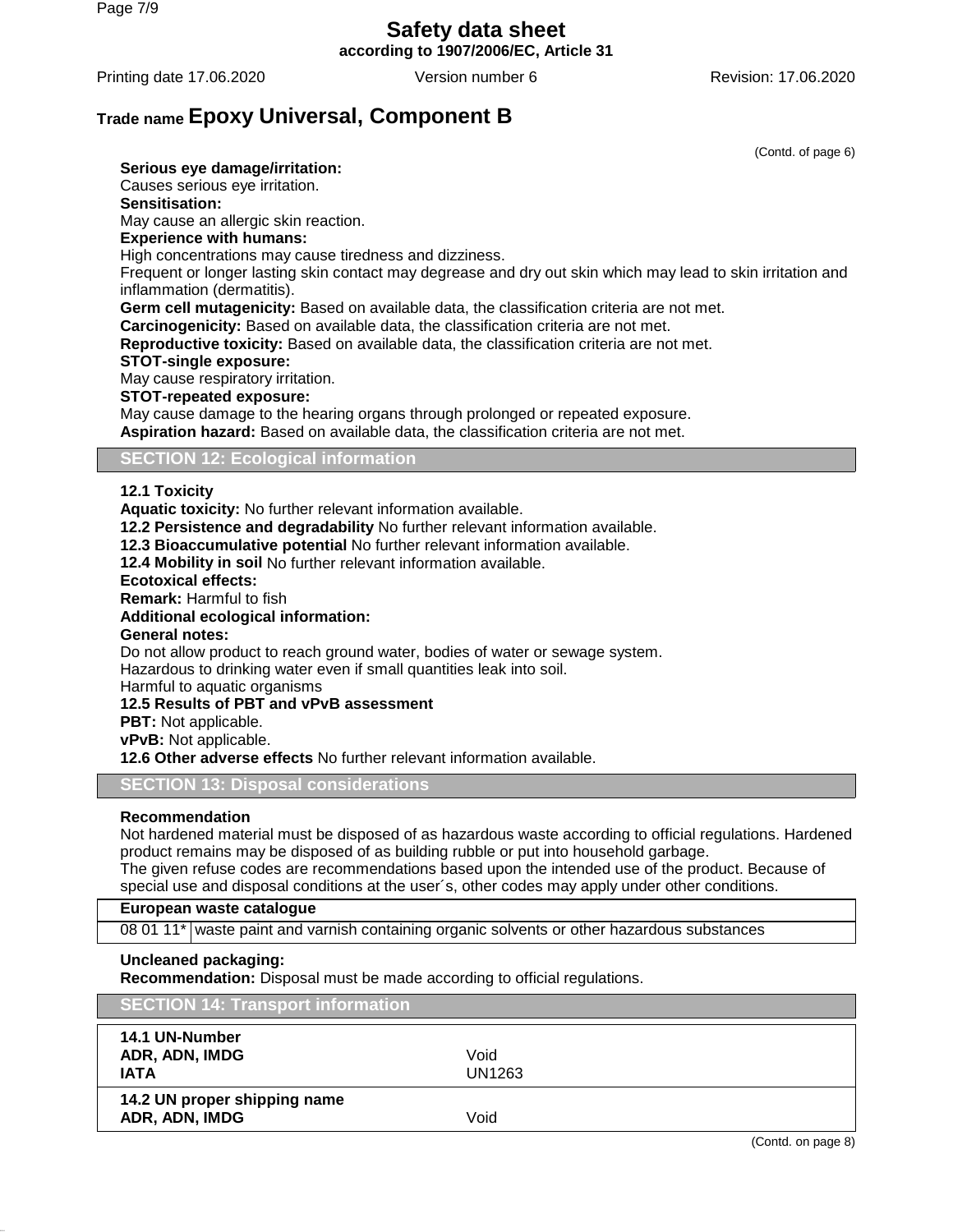# **Safety data sheet**

**according to 1907/2006/EC, Article 31**

Printing date 17.06.2020 **Version number 6** Revision: 17.06.2020 **Revision:** 17.06.2020

## **Trade name Epoxy Universal, Component B**

(Contd. of page 7) **IATA** PAINT **14.3 Transport hazard class(es) ADR, ADN, IMDG Class** Void **IATA Class** 3 Flammable liquids. Label 3 **14.4 Packing group ADR, IMDG** Void **IATA** III **14.5 Environmental hazards: Marine pollutant:** No **14.6 Special precautions for user** Not applicable. **14.7 Transport in bulk according to Annex II of Marpol and the IBC Code** Not applicable. **UN "Model Regulation":** Void

#### \* **SECTION 15: Regulatory information**

#### **15.1 Safety, health and environmental regulations/legislation specific for the substance or mixture**

#### **Directive 2012/18/EU**

**Named dangerous substances - ANNEX I** None of the ingredients is listed. **Seveso category** P5c FLAMMABLE LIQUIDS **Qualifying quantity (tonnes) for the application of lower-tier requirements** 5,000 t **Qualifying quantity (tonnes) for the application of upper-tier requirements** 50,000 t **REGULATION (EC) No 1907/2006 ANNEX XVII** Conditions of restriction: 3 **National regulations Other regulations, limitations and prohibition ordinances** APME document: "Epoxy resins and curing agents: Toxicology, working safety, environment." **15.2 Chemical safety assessment:** A Chemical Safety Assessment has not been carried out.

#### **SECTION 16: Other information**

Delivery specifications are found in the respective Technical Information Sheets. This data is based on our present state of knowledge. However, it does not constitute a guarantee for any specific product features and does not establish a legally valid contractual relationship.

#### **Relevant phrases**

H225 Highly flammable liquid and vapour.

- H226 Flammable liquid and vapour.
- H304 May be fatal if swallowed and enters airways.
- H312 Harmful in contact with skin.
- H315 Causes skin irritation.
- H317 May cause an allergic skin reaction.
- H319 Causes serious eye irritation.
- H332 Harmful if inhaled.
- H335 May cause respiratory irritation.
- H336 May cause drowsiness or dizziness.

H373 May cause damage to the hearing organs through prolonged or repeated exposure.